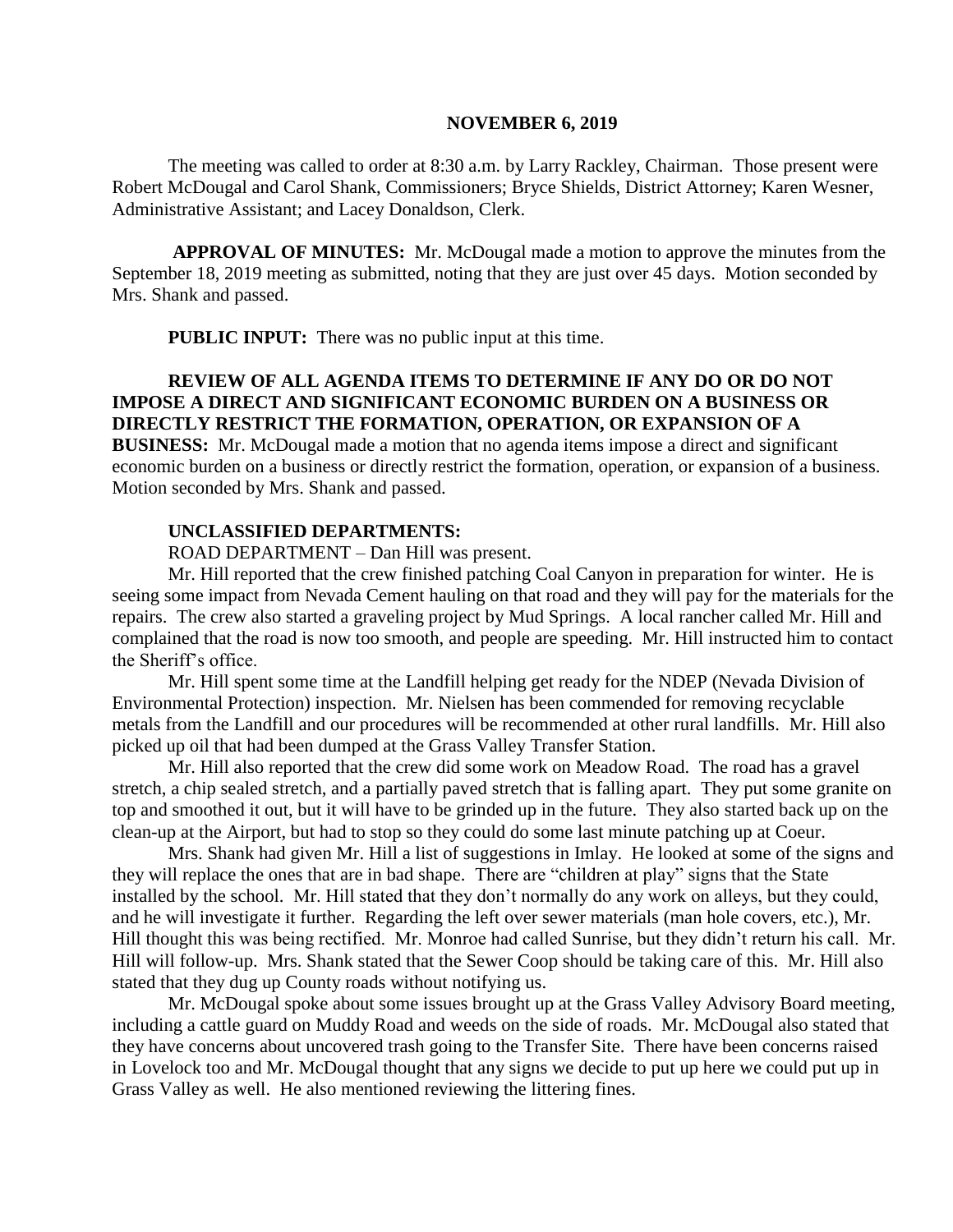LANDFILL & RECYLING – Dan Hill was present.

Mr. Hill stated that when NDEP was here, the supervisor from the Eureka County Landfill was here and was very impressed with our operation. The backstop in Grass Valley is being fixed. Mr. Hill is hoping to get reimbursed by our insurance, but it had to be repaired either way.

Mr. Rackley stated that we were not successful in obtaining the recycling grant.

SENIOR CENTER / VOLUNTEER COORDINATOR – Jordan McKinney was present.

Mrs. McKinney stated that the wrap for the new Senior Center van turned out great. There were eight cancer survivors that attended the luncheon last month. November is Alzheimer's Awareness Month. Mrs. McKinney included information in the newsletter and is making information available at the Center as well. There will be an AARP Driver Safety Class on November 14<sup>th</sup>. Thanksgiving Dinner will be held on November 26<sup>th</sup> and breakfast will be held on November 27<sup>th</sup>. The Christmas tree and wreath raffle will be on December 13<sup>th</sup>.

Mrs. Shank asked if the sound panels have been installed. Mr. Handka stated that they have not gotten to them yet. Mrs. McKinney stated that she has asked a construction company for a quote to get them installed.

*Approval to hire a relief cook/relief driver:* It was noted that this is a budgeted position.

Mrs. Shank made a motion to approve hiring a relief cook/driver for the Senior Center. Motion seconded by Mr. McDougal and passed.

BUILDINGS AND GROUNDS – John Handka was present.

Mr. Handka reported that the crew has been winterizing buildings and doing maintenance on heating systems, changing filters, etc. Mr. Handka stated that they recently found that the pipes under the Senior Center are not insulated, so he will be working on that.

*Discussion / Approval of trimming trees at the Deputy's house and Imlay Road Department:* Mr. Handka stated that he had the arborist go out and look at the property. There are a total of 21 trees and 11 of those are around the rental house. The cost to prune them all would be \$15,000.00. If we were to just trim the trees around the house it would cost \$7,500.00. It was noted that this is included in the tree trimming budget in the Building Fund.

Mrs. Shank made a motion to approve trimming trees on the County property in Imlay for a total cost of \$15,000.00. Motion seconded by Mr. McDougal and passed.

*Discussion / Approval of plans for the law library / conference rooms / employee break room:* Mr. Handka gave the Board an updated plan for the remodel of the space. Mr. McDougal helped with the layout. Both Judges like the layout. Mr. Handka stated that he already has one quote and is waiting for another to come in, but will probably need to try to get a few more. The original quote was approximately \$50,000.

Mrs. Shank made a motion to approve the plans for the remodeling of the law library, conference room and employee break room as presented. Motion seconded by Mr. McDougal and passed.

Mr. Shields stated that Judge Stephens had some concerns about the allocation of funding for this project. Mrs. Shank stated that the allocation of funding will depend on the cost to complete the project.

Mr. Handka also reported that NDF (Nevada Division of Forestry) is supposed to be here today to clean up leaves. Mr. Rackley stated that there are a lot of leaves at the Recycle Center too if they have time. Mr. Handka also attended the Cemetery Board meeting. They discussed mapping out the plots and relocating some if necessary.

FIRE DEPTS: Mr. Rackley has been working on getting prices for command vehicles for Rye Patch and Imlay.

COMMUNITY CENTER – Dixie McKay was present.

Mrs. McKay reported that the net income for the Center in October was \$685. Coeur Rochester and US Silica have not sent payment for their rentals. Several successful events were held in October. The new salad bar was received. Mrs. McKay also ordered ice chests for clients to use. A relief custodian has been cleaning the Center and Mrs. McKay stated there have been some problems. Mrs.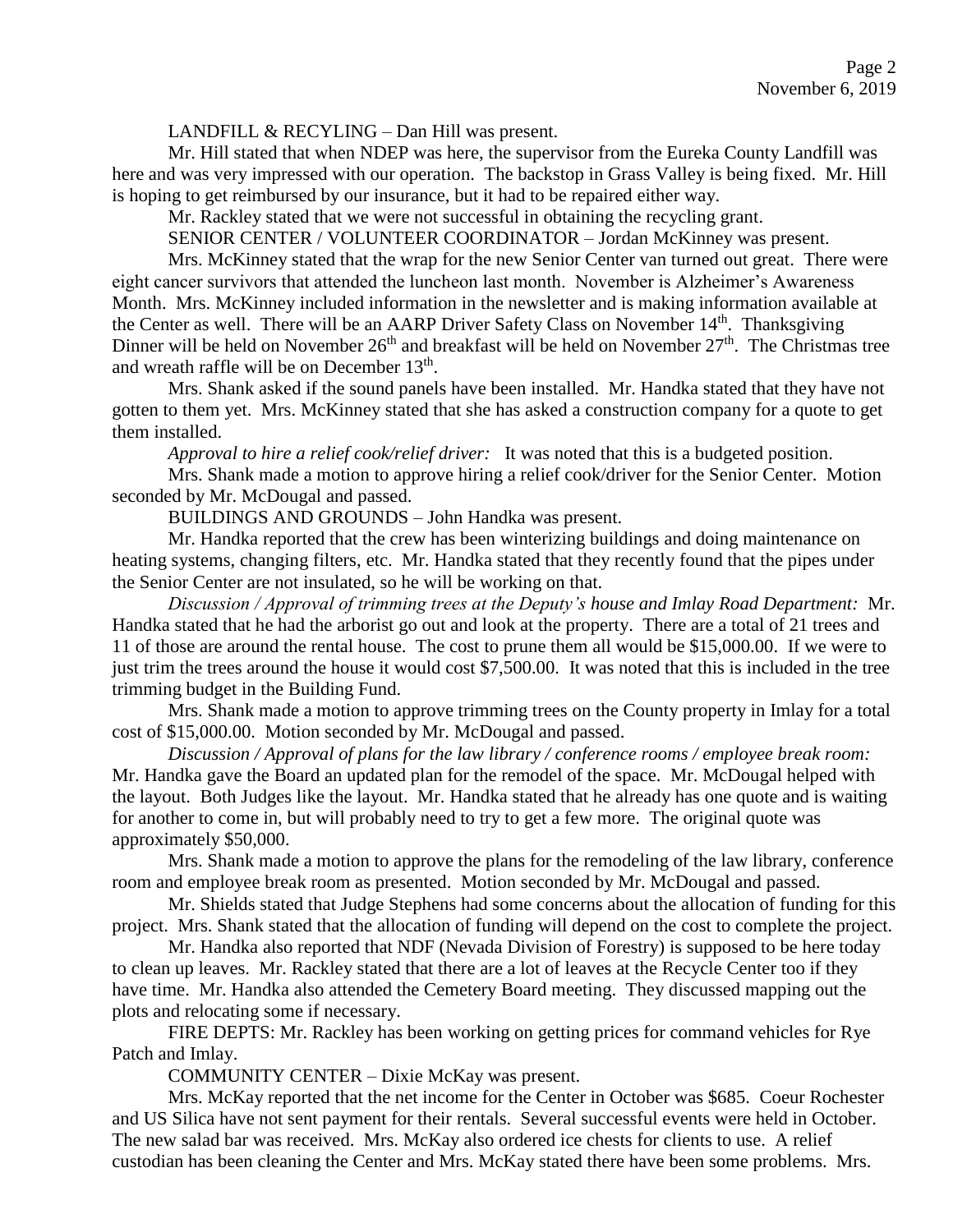McKay hopes these issues are being resolved. Mrs. McKay also stated that she is waiting for Charlie Sparke to come change the locks on all the doors. She still has not heard from Sheldon Back about the microphones. There haven't been any issues with the microphones the last couple times they've been used, so Mrs. McKay will hold off on calling him again until there is a problem.

Mr. McDougal stated that the issues with the custodial services were discussed at the PCEDA meeting. They are suggesting shifting the oversight of the custodial staff at the Community Center to the Community Center Director instead of B&G.

COOPERATIVE EXTENSION – Josh McKinney was present.

Mr. McKinney reported that Mr. Foster is on vacation. Mr. McKinney stated that they will be starting "Fun Fridays" in January. These activities will be less education based and more of a social gathering. Mr. McKinney has been working with the Lovers Aloft group to start an aviation group. He is also working on starting a Community Club in Imlay. The next Leaders Council meeting will be on November  $25<sup>th</sup>$ .

IT DEPARTMENT – Justin Abbott was present.

Mr. Abbott reported that he had 31 tickets opened in October and 32 resolved. There were a lot of undocumented issues as well. Configuration and testing of Office 365 is complete. Mr. Abbott stated that he should be ready to begin implementation after the Department Head meeting. The Kaseya onboarding is ongoing. Mr. Abbott also reported that he is supporting the scanning project in the Recorder's office with US Imaging as needed. Mr. Abbott will also be reaching out to department heads regarding computer upgrade needs.

ECONOMIC DEVELOPMENT – Heidi Lusby-Angvick was present.

Mrs. Lusby-Angvick stated that WNDD (Western Nevada Development District) will be hosting an Economic Resiliency Training on November 13th. Mrs. Lusby-Angvick, Mr. McDougal and Ted Bendure will be attending. Mrs. Lusby-Angvick has been participating in the NDOT (Nevada Department of Transportation) inter-county transit study of I-80. The study group consists of Lyon, Washoe, Storey, Douglas, and Carson City. Pershing and Churchill were added to the discussion as an afterthought.

Mrs. Lusby-Angvick stated that PCEDA met with the Brownfield consultants last Tuesday and did a "windshield" tour. They identified about 28 different sites they'd like to look at for Phase 1. Mrs. Lusby-Angvick also met with Mr. Shields and Mr. Rackley about a few properties as well. Mrs. Lusby-Angvick also attended a workforce development meeting in Humboldt County. In preparation for the meeting, Mrs. Lusby-Angvick sent a survey to local employers regarding employment statistics over the next five years. Over the next five years there are 303 new mining jobs expected in Pershing County and 875 in Humboldt County. There is also the potential of 300 additional, non-mining jobs near the Pershing / Humboldt county line and 1,185 construction jobs. Mrs. Lusby-Angvick stated that we do not have enough housing to accommodate this growth. The biggest influx is expected in 2021. Mr. McDougal stated that if we could find ways to encourage investments in housing it would also help our school district numbers.

Mrs. Lusby-Angvick also spoke about Highway 95 Rural Development Authority. Fallon and Churchill County have not followed through with the restructuring since the Director left. Mrs. Lusby-Angvick has spoken with Bob Potts, Rural Director of the Governor's Office of Economic Development. He is aware this relationship isn't salvageable, and we will be changing direction. North Eastern Nevada Regional Development Authority has agreed to let us join with them. Mr. Potts also agreed to carve out a portion of the money that would go to Highway 95 for us.

PUBLIC DEFENDER – Steve Cochran was present.

The Board was given the office's monthly report. Mr. Cochran reported that Mayra will be taking maternity leave this spring. Mr. Cochran won't be able to attend the Department Head meeting on the 14<sup>th</sup> as he has a trial in Humboldt County. Mr. Cochran also stated that the Governor announced appointments to the Board of Indigent Services yesterday. There was only one rural attorney appointed.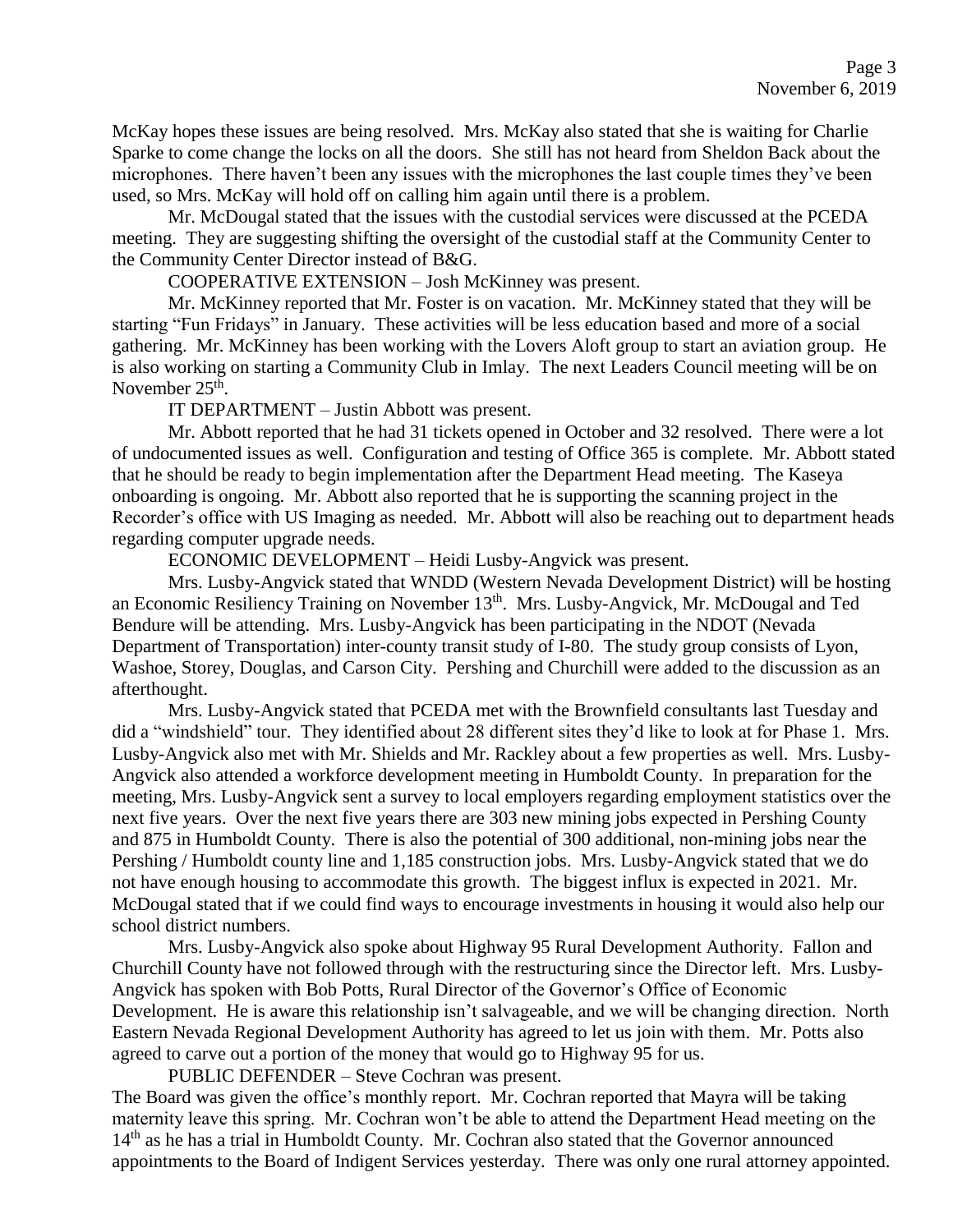### **ELECTED DEPARTMENTS:**

LACEY DONALDSON, CLERK-TREASURER – Mrs. Donaldson stated that a representative from Devnet was here all last week. The intent was to go-live on Monday, October 28<sup>th</sup>; however, there were still updates being made to the system and things didn't go as smoothly as Mrs. Donaldson had anticipated. As of this week, the staff is posting payments in both Devnet and ADS.

RENE CHILDS, RECORDER-AUDITOR – Mrs. Childs gave the Board the month end financial reports. US Imaging set up yesterday to start scanning the office's historical records. They will be working 24 hours a day, so Mrs. Childs let the Sheriff's office and the City Police Department know people would be in the building after hours. Mrs. Childs stated that they have been live on Tyler / Eagle Recording for a year and a half and that whole process went very smoothly. The Tyler Financial conversion has been the complete opposite.

### **BID AWARD FOR PERSHING COUNTY COURTHOUSE PARK PLAYGROUND**

**EQUIPMENT PROJECT:** Two bids were received and opened by Mr. Shields, Mrs. Wesner and Mrs. Donaldson yesterday. The bids received are as followed:

Sierra Winds – Original bid \$86,254

Mr. Shields called them as they had not included removing and disposing of our old equipment. They revised their bid to \$87,054

Big T Recreation - \$99,970.00

The Kaboom Grant would cover \$15,000. We have raised approximately \$8,200. It was noted that Big T Recreation is a vendor that Kaboom recommended. Mr. Shields spoke about the Big T bid being close to the threshold and if there were any change orders, we could be looking at prevailing wages.

Mrs. Shank made a motion to award the bid for the Pershing County Courthouse Park Playground Equipment Project to Sierra Winds in the amount of \$87,054. Motion seconded by Mr. McDougal and passed.

#### **ELECTED DEPARTMENTS, CONT.D:**

SHERIFF'S DEPARTMENT – Mr. Rackley reported that Sheriff Allen is in Las Vegas at the Sheriff's and Chief's Conference. Sheriff Allen was offered a Humvee by the Carson City Sheriff's Department to use for Search and Rescue at no charge. An item will be put on the next agenda for discussion and possible approval.

LAUREEN BASSO-CERINI, ASSESSOR – Ms. Basso-Cerini found a place to make decals for the Jeep. Mrs. Shank also suggested seeing if the Road Department had any "official use only" stickers available.

*Resolution directing the County Assessor to take certain actions regarding the Secured Tax Roll per NRS 361.300(3):* Mr. McDougal made a motion to adopt Resolution #19-1111, directing the County Assessor to take certain actions regarding the Secured Tax Roll. Motion seconded by Mrs. Shank and passed unanimously.

Ms. Basso-Cerini also stated that she asked that Imlay and Grass Valley put her on their agendas so she can give an update on the conversion and answer any questions related to her office. She will also be asking to speak at the Senior Center.

**PLANNING AND BUILDING DEPARTMENT AND IMLAY WATER:** James Evans was present.

Mr. Evans gave the Board his monthly fees collected and permits issued report. Mr. Evans reported that he, Mrs. Garretson and Mrs. Shank had a demo from Caselle Government Accounting Software. Mrs. Shank would like to move forward with obtaining this software for the Planning and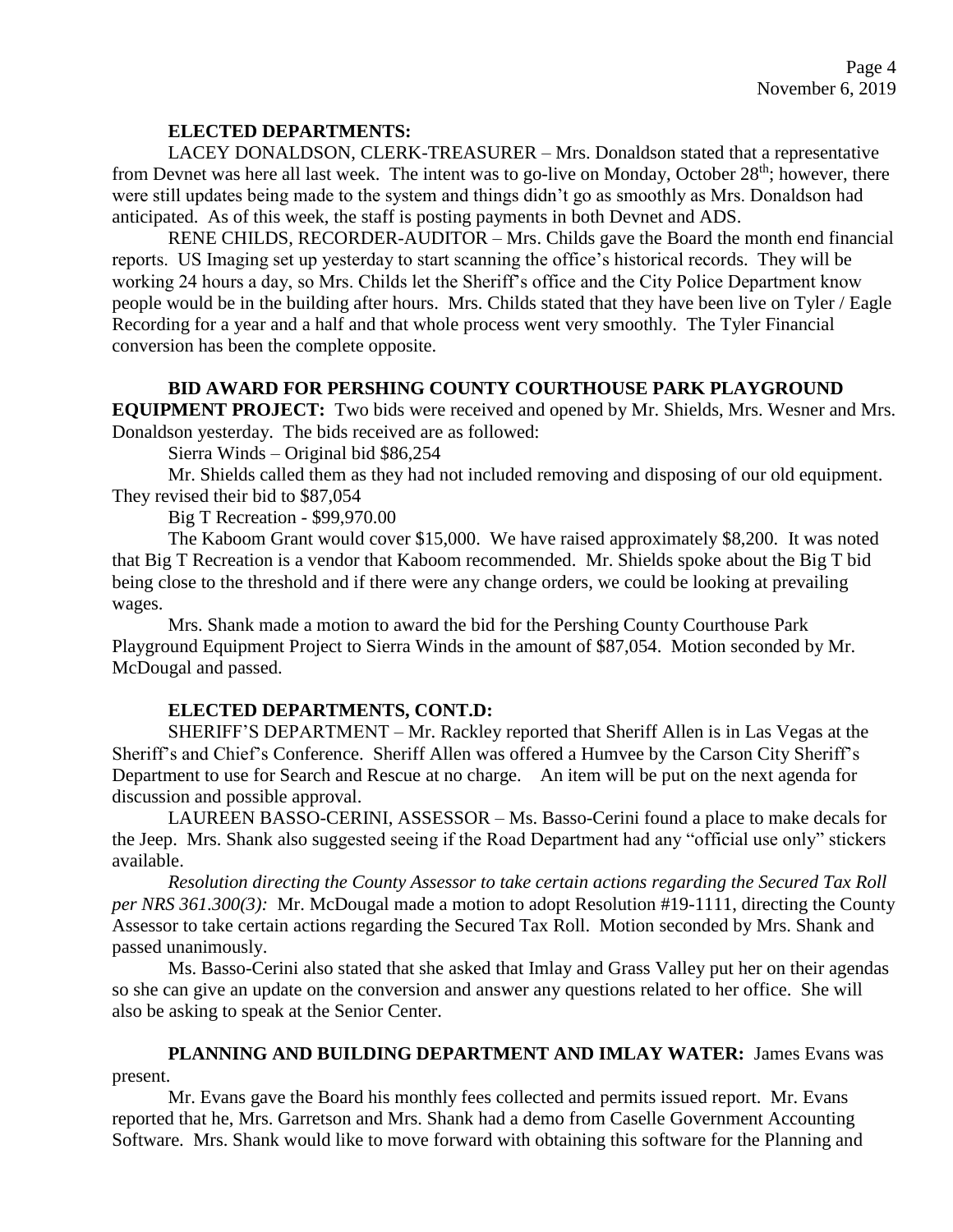Building Department to use for billing and county licenses. Mr. Evans stated that there is a one-time cost of \$8,588.00 and then it is \$661 per month. An item will be put on the next agenda for approval.

Mr. Evans stated that the water tank in Imlay was inspected and cleaned. They patched 50 spots on the bottom of the tank. There was also some cracking in the coating at the top of the tank. It isn't an immediate threat, but they need to start thinking about replacing the tank.

 **PROCLAMATIONS AND AWARDS:** YEARS OF SERVICE CERTIFICATE/PIN – The Board presented Sandra Arias a certificate and pin for five years of service. The Board presented Chris Casias a certificate and pin for fifteen years of service. Mr. Hill received the award on behalf of Mr. Casias as he was not present.

**DERBY FIELD AIRPORT:** REVIEW OF STATEMENTS OF QUALIFICATIONS AND EXPERIENCE FOR AIRPORT PLANNING AND ENGINEERING SERVICES FOR THE DERBY FIELD AIRPORT AND SELECTION OF FIRM – RFQs were due to the Clerk-Treasurer's office by October 30<sup>th</sup>. Armstrong Consultants was the only company that submitted anything. Mike Dikun of Armstrong Consultants was present. Armstrong Consultants is our current Airport Consultant and Mr. Rackley stated that they have done a good job for the County.

Mr. McDougal made a motion to accept the Statement of Qualifications from Armstrong Consultants and selected them as our firm pending project negotiations. Motion seconded by Mrs. Shank and passed.

Mr. Dikun thanked the Board for their continued support and faith in Armstrong Consultants. They look forward to working with Pershing County over the next five years.

Mr. Rackley spoke with someone at Trans Aero and they hope to get their fuel tank moved this week.

**UPDATE ON PROGRESS OF SITE LOCATION, DESIGN, FUNDING, AMENITIES AND CONSTRUCTION OF FUTURE LAW ENFORCEMENT CENTER:** APPROVAL TO PROCEED WITH PURCHASE OF PROPERTY APN #001-133-17 AND #001-133-18 – Mr. Shields stated that we are not ready to move forward with the purchase at this time.

APPROVAL TO PROCEED WITH PHASE I OF THE ENVIRONMENTAL ASSESSMENT UNDER THE BROWNFIELD GRANT – Mr. McDougal made a motion to proceed with Phase I of the Environmental Assessment under the Brownfield grant. Motion seconded by Mrs. Shank and passed.

**GRASS VALLEY:** REVIEW OF ESTIMATE FROM QUINTIN BOYLES TO REPAIR THE GRASS VALLEY CATTLE FREE FENCE IN THE AMOUNT OF \$20,510.00 – Mr. Rackley spoke with Mr. Boyles and he feels the cost could go down. Mrs. Childs stated that there was \$15,000 allocated last year as this project was supposed to get done by June 30, 2019. There is nothing allocated this year. Mrs. Childs stated that projects on the Capital Improvement List could be reprioritized. Mr. Abbott stated that we are not ready to replace the phone system, so that project could be pushed back.

Mrs. Shank made a motion to approve the estimate from Quintin Boyles to repair the Grass Valley Cattle Free Fence in the amount of \$20,510.00. Motion seconded by Mr. McDougal and passed.

**NORTHERN NEVADA EMS CONSORTIUM RESPECTFULLY REQUESTS THAT THE PERSHING COUNTY COMMISSIONERS APPROVE A CONTRIBUTION TOWARD A DONATION TO THE NORTHERN NEVADA EMS CONSORTIUM ALONG WITH PERSHING GENERAL HOSPITAL BOARD OF TURSTEES. DONATION WILL HELP NNEMSC CONTINUE TO ALLOW PERSHING COUNTY RESIDENTS TO NOT HAVE A PAYMENT DUE TO MED X AIRONE FOR EMERGENCY HELICOPTER SERVICES, ASSIST NORTHERN NEVADA EMS ENTITIES WITH SMALL GRANTS AND MAINTAIN**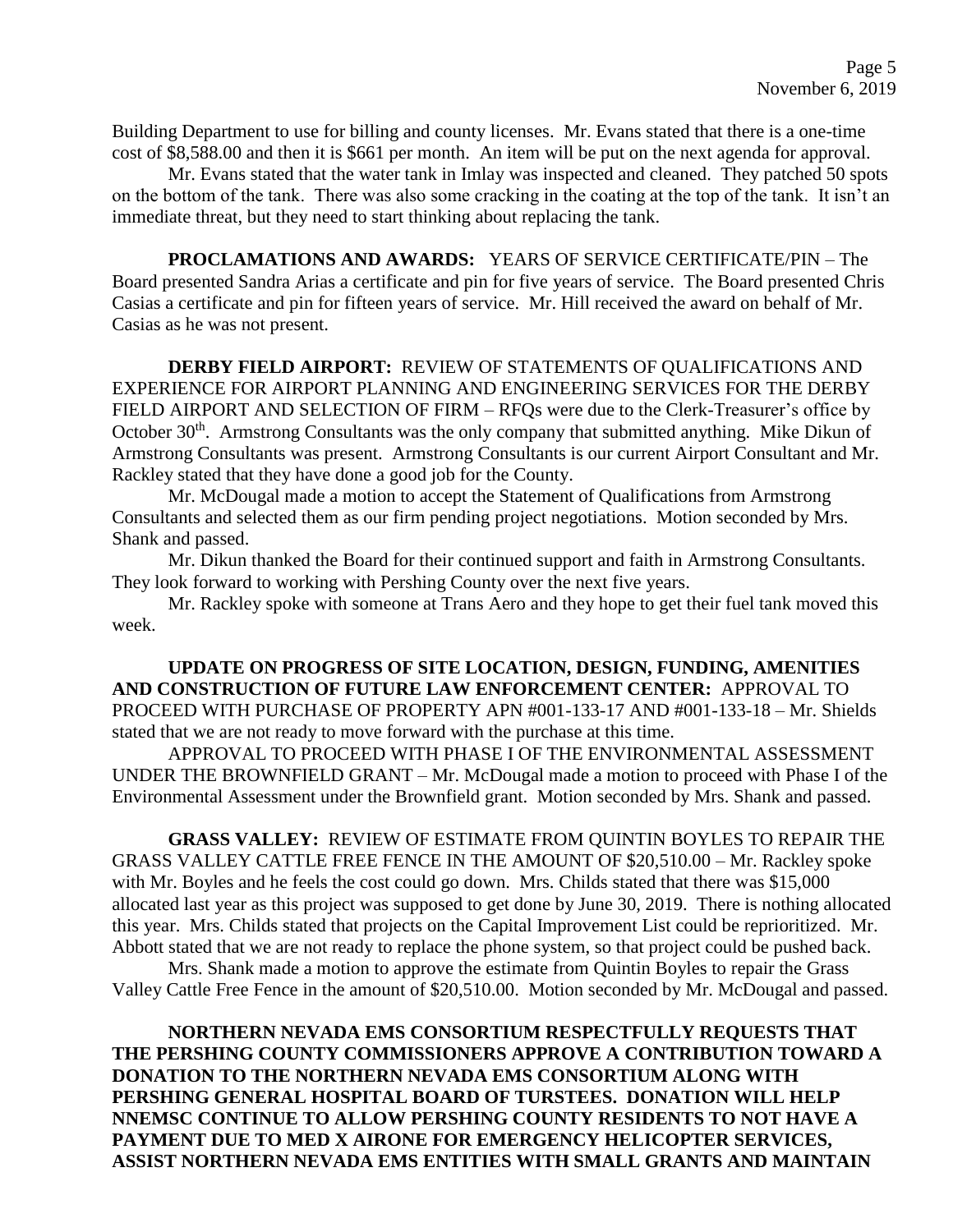# **THE PROGRAM. NNEMSC IS ASKING THE COUNTY AND CITY TO HELP CONTRIBUTE TOWARD THE \$5,000.00 DONATION REQUEST:** Christina Dickerman, Chief Nurse at Pershing General Hospital, was present.

The Northern Nevada EMS Consortium is asking for support to raise funds to provide air medical membership for every permanent resident is six Northern Nevada counties. Mrs. Dickerman stated that the Hospital donated \$5,000 last year to provide coverage for Pershing County residents. They are asking the City and County to help contribute this year. It was noted that the City approved \$1,500 at their meeting last night.

Mrs. Shank made a motion to approve \$2,000 for the Northern Nevada EMS Consortium to help provide Pershing County residents air medical membership, with the funds coming from the Ambulance Fund. Motion seconded by Mr. McDougal and passed.

**APPROVAL OF EXCLUSION REQUEST FORM REGARDING THE NATIONAL PRESCRIPTION OPIATE LITIGATION:** Mr. Shields spoke about the litigation. The estimated settlement for Pershing County is approximately \$18 per citizen. If we choose to stay in the Negotiation Class, any other opioid lawsuit we could be a party to would become void. Mr. Shields stated that we could pursue litigation on our own. He is recommending that we opt out and then decide what our next step should be.

Mr. McDougal made a motion to opt out of the National Prescription Opiate Litigation. Motion seconded by Mrs. Shank and passed.

**FIRST READING OF AN ORDINANCE IMPOSING AN INCREASE IN THE DIESEL FUEL TAX, EXCLUDING AGRICULTURAL EQUIPMENT, UP TO FIVE (5) CENTS IN PERSHING COUNTY:** Mr. Shields spoke with someone with the Department of Taxation and they referred him to the Department of Motor Vehicles. If passed, per Nevada Law, this would not become effective until January  $1<sup>st</sup>$ , 2020. Also, DMV will want approximately 60 days to prepare for the increase. Mr. Shields stated that White Pine County enacted a similar Ordinance in July. Mr. McDougal believes that Humboldt County is moving forward with enacting a diesel fuel tax as well. Mr. Shields also informed the Board that there are two ways to move forward with enacting the tax; the Commission can adopt an Ordinance, or it can be put to a vote of the people.

Mr. McDougal stated that he felt this Board has the fortitude to proceed with enacting the increase. He feels educating the public that 100% of the tax would stay in Pershing County, 80% to the Road Fund and 20% for NDOT to improve truck parking, is critical. Mrs. Shank stated that she pays gas tax and feels it is only fair that diesel vehicle owners contribute as well.

Commissioner McDougal introduced Bill No. 337 and read it by title as follows:

A PROPOSED ORDINANCE ADDING CHAPTER 3.68, ENTITLED DIESEL FUEL TAX, TO TITLE 3 OF THE PERSHING COUNTY CODE BY IMPOSING A FIVE CENT (\$0.05) TAX ON DIESEL FUEL SOLD WITHIN PERSHING COUNTY; EXEMPTING CERTAIN DIESEL FUEL FROM TAXATION; PROVIDING FOR THE ADMINISTRATION, DEPOSITS AND DISBURSEMENTS OF TAX REVENUE; REQUIRING ANNUAL REPORTING TO THE DEPARTMENT OF TAXATION; ADOPTING SUBSEQUENT AMENDMENTS TO CERTAIN NEVADA REVISED STATUTES; LIMITING REPEAL; ADDING A SEVERABILITY CLAUSE; AND OTHER MATTERS PROPERLY RELATING THERETO.

It was decided to hold a special meeting on Thursday, December 5, 2019 at 6:00 p.m. for the Public Hearing. Mrs. Donaldson stated that she would ask the paper to run the notice as a display ad instead of a legal notice, so that it is more visible to the public. Mr. Abbott will also post the notice on the website.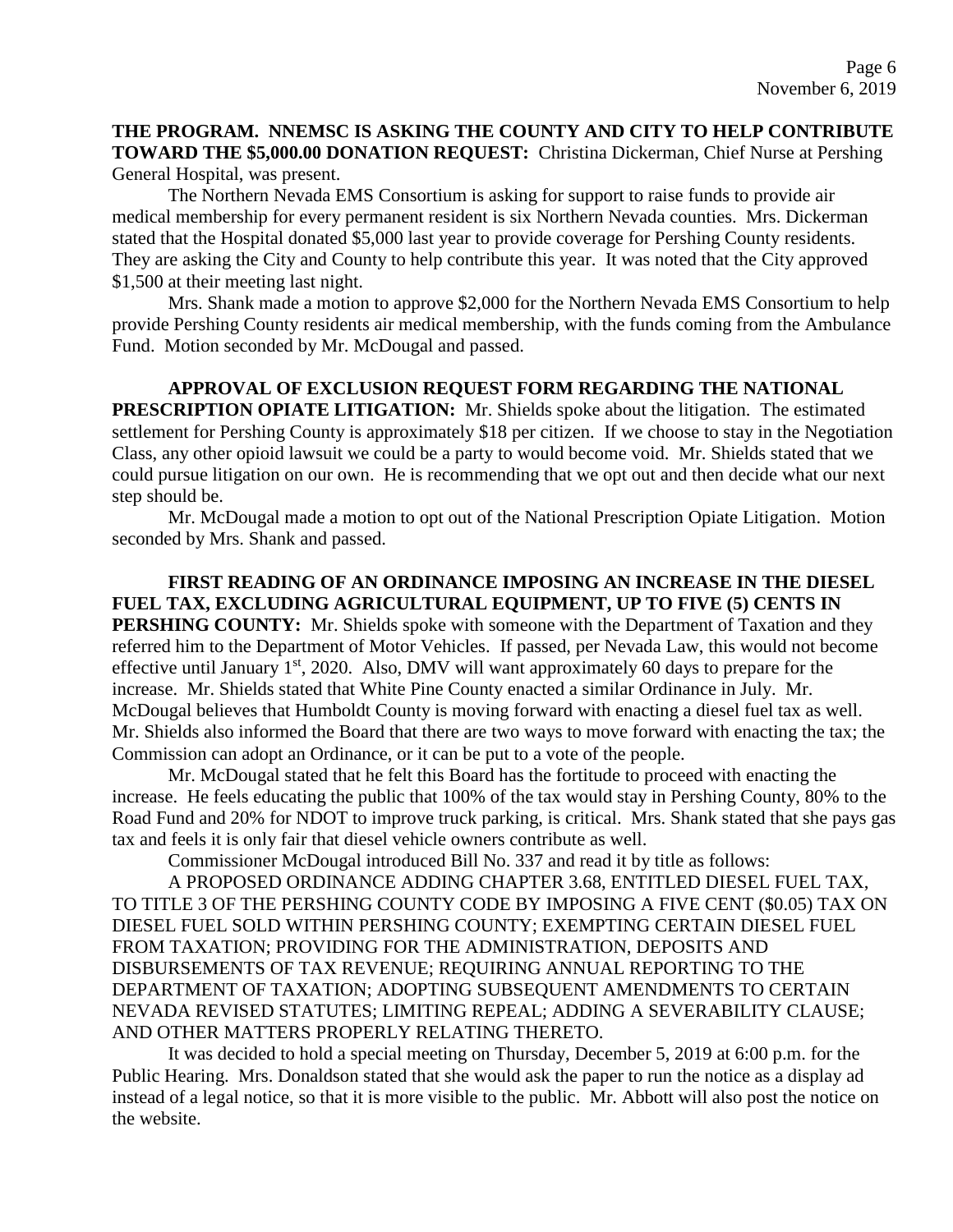**FIRST READING OF AN ORDINANCE CREATING THE BUSINESS LICENSE DEPARTMENT WITHIN THE PLANNING AND BUILDING DEPARTMENT:** Mr. Shields stated that he didn't prepare an Ordinance as he was told the Sheriff had some reservations. Mr. Rackley stated that the Sheriff is fine with the transfer if all licenses go. He doesn't want his department left with part of it. This item will be moved to the next meeting.

**REPORT FROM LEGAL COUNSEL:** Mr. Shields spoke about Grass Valley and increasing the fines for littering. His understanding is that the fine is already at the max. Mr. McDougal just wanted clarification so that we can put up signs, etc.

**REPORT FROM ADMINISTRATIVE ASSISTANT / HR:** Mrs. Wesner stated that she received a memo from POOL/PACT regarding "whistle blowers". She is working on getting the information out to Department Heads and employees. There is a Department Head meeting on November  $14<sup>th</sup>$  at 10:00 a.m.

**ITEMS FOR FUTURE AGENDAS:** Mrs. Shank thought that a meeting regarding Broadband between the City, the County and PCEDA was supposed to be set up for November 12<sup>th</sup>, but that didn't happen. Mrs. Wesner will see when everyone is available. Mr. McDougal would like an agenda item to discuss replacing the sign for the Grass Valley Community Center and adding additional lighting.

**CORRESPONDENCE:** There was no additional correspondence.

**MATTERS OF THE BOARD FOR DISCUSSION, BOARD MEMBER REPORTS, BOARD LIAISON REPORTS:** Mr. McDougal reported that tomorrow's Recreation Board meeting has been cancelled due to lack of agenda items.

Mrs. Shank spoke about the Unionville Cemetery. The Notice of Realty Action is supposed to be published today in the Federal Register. Mrs. Shank also reported that last Friday was the deadline to submit a letter of intent to apply for a Historical Preservation Grant. The Museum Board has been discussing some upgrades they would like to see, so Mrs. Shank went ahead and submitted a letter. She also included the Courthouse exterior resurfacing as a second priority. The Cemetery Board is looking into different software programs to manage the cemeteries. The Library Board declared a vacancy on the board.

Mr. Rackley stated that he would be making another trip up to Toulon to meet with the maintenance company for the generator. Mr. Rackley also stated that funding was approved for a shed for the Rye Patch sub-station. Willy Boyd has a similar shed for \$2,500, but we'd have to move it out there. Mrs. Childs felt it would cost more to reimburse the Road Department for their time and equipment.

**PUBLIC INPUT:** Mr. Shields spoke about the diesel fuel tax again. Mr. Shields wanted the record to reflect that the proposed increase was agendized in October and there was no public input at that meeting and there was no public input at today's meeting. He feels the Board has gone above and beyond trying to inform and receive input from the public.

**APPROVAL OF VOUCHERS:** Mrs. Shank made a motion to approve the vouchers, with the exception of vouchers for Commissioner Rackley. Motion seconded by Mr. McDougal and passed. Mrs. Shank made a motion to approve the vouchers for Commissioner Rackley. Motion seconded by Mr. McDougal. Mr. Rackley abstained. Motion carried.